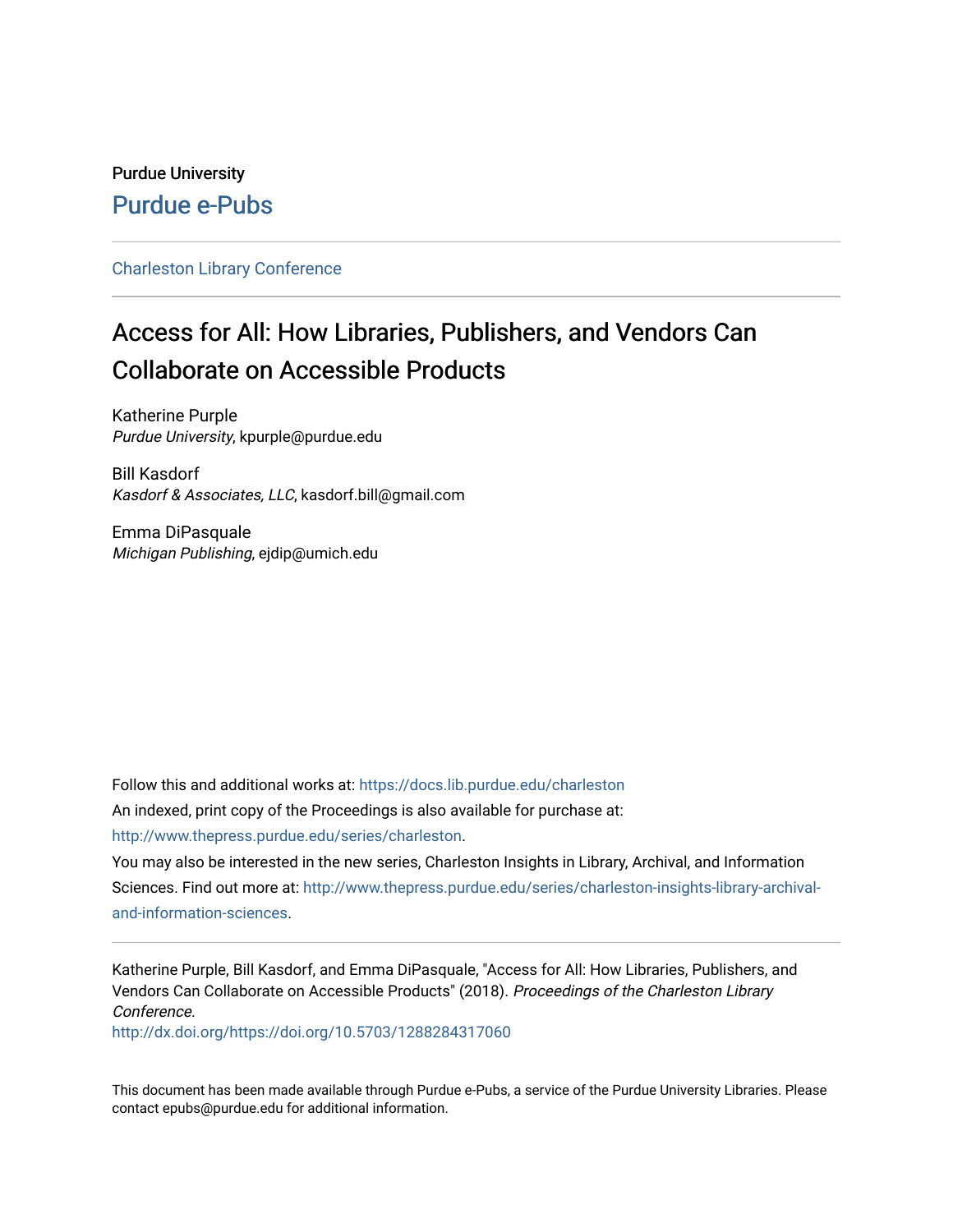## **Access for All: How Libraries, Publishers, and Vendors Can Collaborate on Accessible Products**

*Katherine Purple (moderator), Purdue University Press, kpurple@purdue.edu Bill Kasdorf, Principal, Kasdorf & Associates, LLC, kasdorf.bill@gmail.com Emma DiPasquale, Michigan Publishing, ejdip@umich.edu*

### **Abstract**

According to the 2016 Disability Statistics Annual Report, "The overall rate of people with disabilities in the US population in 2015 was 12.6%." This means tens of millions of people in the United States alone, but making work accessible serves a far larger population even than that. As has often been noted, most of us, if we live long enough, will experience a disability at some point. Many of the steps taken to create accessible texts makes them better, more reader-friendly, and more usable to everyone—those with or without impairments. This session's focus on accessibility will consider how libraries, publishers, and vendors can work together to ensure that all readers can access electronic books and texts.

Organized by the AUPress's Library Relations Committee, this panel features librarians, publishers, and vendors who will discuss what they're doing to engage with accessibility challenges and opportunities. This session will be of benefit to librarians providing access to materials for patrons, publishers putting out accessible materials, and vendors providing services that increase accessibility of materials for all readers. The session also will focus on how these groups can partner and learn from one another to create more and better accessible products.

#### **Bill Kasdorf, Principal, Kasdorf & Associates, LLC**

 *[This is a summary of the presentation given by Bill Kasdorf at the 2018 Charleston Conference.]*

In the past, accessibility has been seen as a burden. But today, increasingly, it's being seen as a benefit. Not just for those with disabilities, but for everybody. By making both publications and the platforms and systems that deliver them accessible, we make them easier to use by everybody.

Accessibility makes our products and processes better. It makes our publications easier to read and navigate by providing good, logical structure and reading order, the ability to access them on various devices, and read-aloud functionality when we need hands free or to keep our eyes on the road. It makes our systems and applications easier to use, too, by providing things like labels on buttons and forms and keyboard equivalents for everything.

There are so many things in our daily lives that we now take for granted but which were originally created for accessibility. Think how much we appreciate curb cuts when we're dragging a heavy suitcase to a hotel or taking a child in a stroller for a walk. Closed

captioning on videos enables us to watch in noisy places where we couldn't hear the dialog, or in quiet places where the sound isn't appropriate. And think how much voice assistants like Siri and Alexa have become part of the family. All of these technologies were originally created for accessibility.

The industry is working on making accessibility something we take for granted, just as we now take curb cuts for granted. Publications should be "born accessible." They shouldn't require special workflows or postpublication enhancement or remediation to be accessible, as they most often do now. Instead, the standard publications we make should be accessible from the start.

The good news is that for publishers, and for those who deliver publications, like libraries, making publications and systems accessible is much easier than it used to be. The main reason for this is that today accessibility is largely based on Web standards. The Open Web Platform (OWP) is fundamental.

The W3C's Web Content Accessibility Guidelines (WCAG) provide the foundation for accessibility, both for content and systems. Most accessibility standards, recommendations, and specifications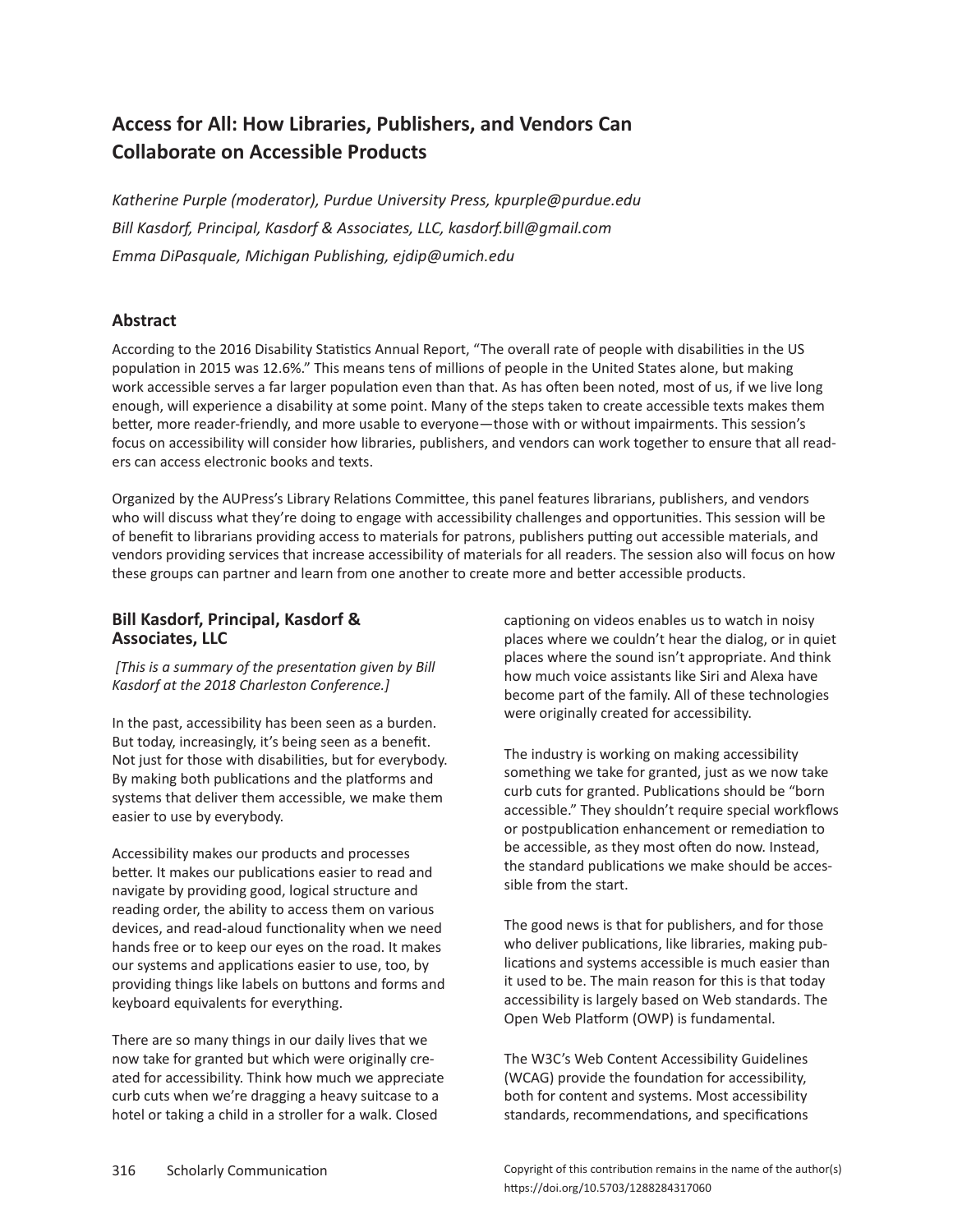worldwide are based on WCAG now, including the recently updated Section 508 standard in the United States.

Another W3C standard, WAI-ARIA (Web Accessibility Initiative–Accessible Rich Internet Applications), provides standard semantics that enable assistive technology (AT) to navigate and render content in predictable ways for people with disabilities—for example, providing a label for a form field or button, or identifying a section as a chapter or a paragraph as an alert.

Another important factor is that the proper file formats are now the file formats we already use anyway. The DAISY Consortium, the global accessibility standards and advocacy body, now recommends EPUB 3 as the proper format for interchange of accessible publications. EPUB 3 is also the standard e-book format and the format for interchange of reflowable digital publications. As an example of how well standards are converging, EPUB is based on the Open Web Platform.

This can be standard EPUB 3, not a special "accessible version." Ideally, it should be the same EPUB everybody can buy. It uses the markup that publishers and vendors routinely use: HTML 5 is the structural semantic foundation; WAI-ARIA augments it for Web accessibility; and DPUB-ARIA adds publicationspecific terms like "doc-chapter" and "doc-footnote."

This is spelled out in EPUB Accessibility 1.0, which specifies EPUB features for accessibility; proper navigation and structure so AT can find things and skip to them (e.g., going straight to Chapter 5), or skip over them (for example, choosing not to bother reading the footnotes); and accessibility metadata describes how accessible the pub is (using the identical accessibility properties in schema.org).

People often think that PDFs are accessible, but they hardly ever are—and it's very hard to make them accessible. Even then, PDFs are far less accessible than EPUBs. In both cases, you have to make them correctly, and it's much easier to get EPUBs right.

PDF/UA is the standard for "accessible PDF." That requires proper tagging, image descriptions, and logical reading order and navigation. Most fall short, requiring "remediation."

The accessibility community is moving to EPUB, because it's much more inherently accessible.

While of course there is still work involved in getting accessibility right in EPUBs, there are a number of good resources to help—many of them are quite recent. The *BISG Guide to Accessible Publishing* is the place to start, especially with the significant expansion and update in January 2018. DAISY's Accessible Publishing Knowledge Base is a comprehensive, dynamic reference that provides detailed, easyto-read information. Benetech's DIAGRAM Center provides excellent training, examples, and resources, for example POET (for how to make proper image descriptions) and MathML Cloud (for creating MathML and alt text for equations).

Three new services are especially useful. Ace by DAISY provides free, incredibly detailed, automated online or on-premise analysis of EPUBs. DAISY's SMART (Simple Manual Accessibility Reporting Tool) complements Ace by facilitating the necessary human review and generating a report. Benetech Global Certified Accessible provides extensive analysis to certify a workflow as reliably producing good, accessible EPUBs.

All of these services are making it easier than ever to make publications accessible—and to get it right.

*Resources mentioned in this article:*

WCAG, https://www.w3.org/WAI/standards -guidelines/wcag

WAI-ARIA, https://www.w3.org/WAI/standards -guidelines/aria/

DPUB-ARIA, https://www.w3.org/TR/dpub-aria -1.0/

Section 508, https://www.section508.gov/

EPUB 3, https://w3c.github.io/publ-epub -revision/epub32/spec/epub-spec.html

EPUB Accessibility 1.0, https://www.w3.org /Submission/epub-a11y/

Inclusive Publishing, https://inclusivepublishing .org/

*BISG Guide to Accessible Publishing,* https://bisg .org/store/ViewProduct.aspx?id=6972996 (2016 edition; 2019 out in January)

DAISY's Accessible Publishing Knowledge Base, http://kb.daisy.org/publishing/

Benetech Diagram Center, http://diagramcenter .org/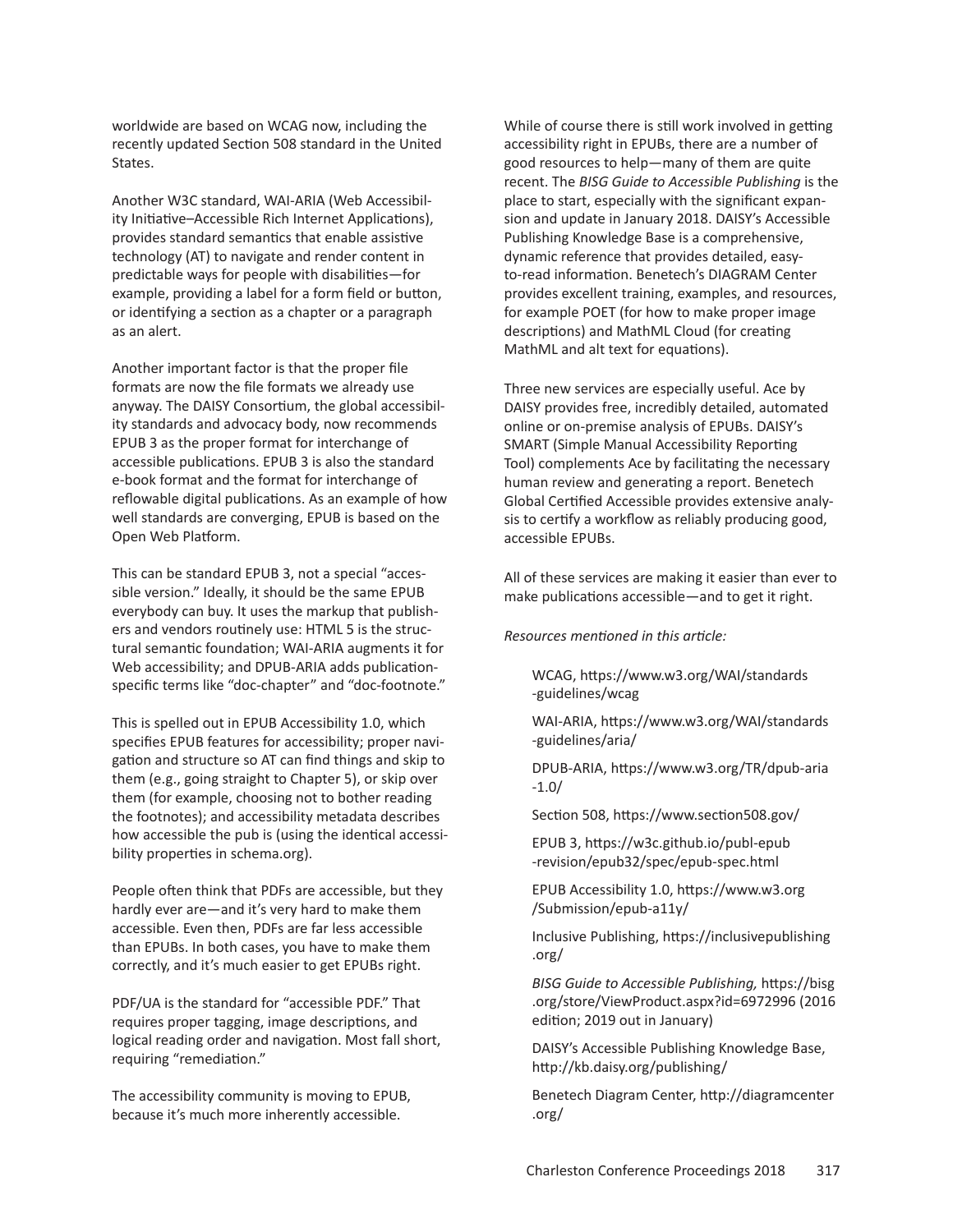ACE by DAISY, https://inclusivepublishing.org /toolbox/accessibility-checker/

SMART. Check inclusivepublishing.org after November 2018, when this will be publicly available.

Benetech Global Certified Accessible, https:// benetech.org/our-work/born-accessible /certification/

PDF/UA, https://www.pdfa.org/pdfua-the-iso -standard-for-universal-accessibility/

#### **Emma DiPasquale, Fulcrum Community Manager, University of Michigan Library**

*[This is a summary of the presentation given by Emma DiPasquale at the 2018 Charleston Conference.]*

Fulcrum is a community-based, open source digital publishing platform that has been developed by

Michigan Publishing and the University of Michigan Library with support from the Andrew W. Mellon Foundation. Committed to presenting the full richness of authors' research outputs, Fulcrum addresses the challenges that hold back the development of digital scholarship in the humanities and qualitative social sciences: discoverability, durability, flexibility, and accessibility. With accessibility being a core value and design component of Fulcrum, we have made a greater effort to dedicate more time and resources to creating inclusive services and content for all readers, and we are constantly working to make Fulcrum and its content as accessible and usable as possible.

One of the first major steps we took in creating a more accessible platform was a collaboration with Michigan State University Usability and Accessibility Research Consulting. From January to March 2018, Fulcrum was tested by assistive technology users, identifying usability and accessibility issues, some of which included usability issues for assistive technology; missing image descriptions for assistive technology navigation; and missing captions and transcripts for video and audio content. Based on this testing, we recognized the need for more specialized work to be done on the platform. We were fortunate to work with Luke Kudryashov, a Rackham public engagement graduate fellow, for a few months during summer 2018. Luke's fellowship centered around testing and documentation of the platform according to the Web Conformance Accessibility Guidelines (WCAG 2.0)

and Section 508 standards as well as the creation of public-facing content around accessibility and develop user guides to accessibility.

After conducting an extensive environmental scan, Luke completed a Voluntary Product Accessibility Template (VPAT) Version 2.1 with the help of our development team and other accessibility specialists in the University of Michigan Library. The VPAT measures and reports the extent to which Fulcrum meets WCAG 2 AA Standards (currently WCAG 2.1 AA) and Section 508 of the U.S. Rehabilitation Act. With Luke's help, our team also developed more accessibility features. These features include improved screen reader compatibility; text zoom features in e-reader; implementation of Able Player, an accessible multimedia player for captions, audio descriptions, and transcripts; image descriptions through alt-text attributes encoded in our EPUB 3 files; zoom controls on images; keyboard navigation shortcuts in the Fulcrum E-Reader; and compatibility with major accessibility browser extensions and operating system settings including text-to-speech, zoom, and contrast. Our VPAT and all compatibility features and known issues are publicly available in our online accessibility statement.

While we have, and continue to, put substantial effort into creating an accessible platform, we also want to make it easier to create accessible content from the start. We have worked with APEX Covantage to develop an EPUB 3 specification for Fulcrum to share with authors and vendors. This spec makes it easier to add alt-text and long descriptions, and provides a deeper semantic markup that helps users with screen readers more easily navigate books. Additionally, we ask authors and publishers to fill out our metadata ingest log for Fulcrum content before we ingest it. It gives authors an ample amount of time to provide alt-text and long descriptions for their media assets. We are also able to provide them with the Describing Visual Resources Toolkit, a resource developed by Stephanie Rosen with help from the University of Michigan Library and Press and the Samuel H. Kress Foundation. The resources in the toolkit are designed to support authors, editors, publishers, and arts organizations in advancing the description of visual resources for accessibility in arts and humanities publications. We hope to continue to develop similar resources to aid these stakeholders in their accessibility work from the get-go.

Recognizing the challenging, dynamic nature of this work, our Accessibility Working Group developed a